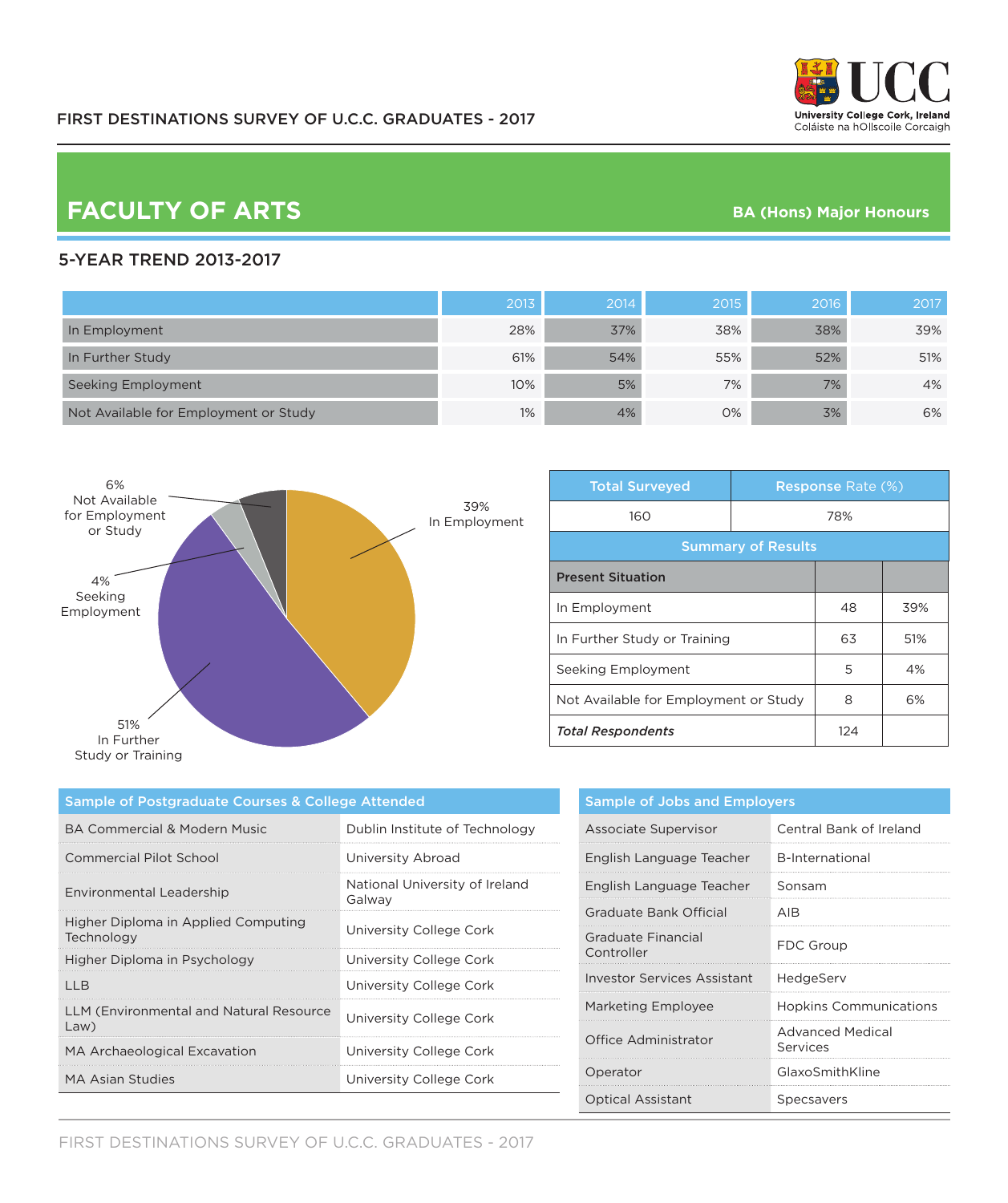

## **FACULTY OF ARTS**

### **BA (Hons) Major Honours (Contd.)**

| Sample of Postgraduate Courses & College Attended                            |                           |  |
|------------------------------------------------------------------------------|---------------------------|--|
| <b>MA Criminology</b>                                                        | University College Cork   |  |
| MA Economics                                                                 | University Abroad         |  |
| MA English - Modernities: American and<br><b>British Literature and Film</b> | University College Cork   |  |
| MA Health and Society                                                        | University College Cork   |  |
| MA Information and Library Studies                                           | University Abroad         |  |
| <b>MA International Trade</b>                                                | University Abroad         |  |
| <b>MA Journalism</b>                                                         | Dublin City University    |  |
| MA Philosophy and Literature                                                 | University College Dublin |  |
| MA Psychology                                                                | University of Limerick    |  |
| <b>MA Sociology</b>                                                          | University College Cork   |  |
| MA Sociology of Development and<br>Globalisation                             | University College Cork   |  |
| MA Translation Studies - Spanish                                             | University College Cork   |  |
| Mphil in Archaeology                                                         | University College Cork   |  |
| <b>MPlan (Planning and Sustainable</b><br>Development)                       | University College Cork   |  |
| <b>MSc Business Economics</b>                                                | University College Cork   |  |
| <b>MSc Data Science and Analytics</b>                                        | University College Cork   |  |
| <b>MSc Economics and Enterprise</b><br>Development                           | University College Cork   |  |
| <b>MSc Electronic Business</b>                                               | University College Cork   |  |
| MSc Information Systems for Business<br>Performance                          | University College Cork   |  |
| <b>MSc Interactive Media</b>                                                 | University College Cork   |  |
| MSc International Public Policy and<br>Diplomacy                             | University College Cork   |  |
| MSc Management and Marketing                                                 | University College Cork   |  |
| MSc Management Information and<br>Managerial Accounting Systems              | University College Cork   |  |
| Postgraduate Diploma Economics of<br><b>Business Practice</b>                | University College Cork   |  |

#### Sample of Jobs and Employers

| Private                             | Defence Forces              |
|-------------------------------------|-----------------------------|
| Recruitment Consultant              | <b>FRS Recruitment</b>      |
| Recruitment Consultant              | Hayes Recruitment           |
| Safety Files Administrator          | <b>Global Rail Services</b> |
| Sales Development<br>Representative | Zevas Communications        |
| Sales Intern                        | <b>VMware</b>               |
| Secretary                           | Cork English College        |
| Social Care Worker                  | Positive Care               |
| <b>STEAM Assistant</b>              | RoboFun                     |
| Supervisor                          | Cork Airport                |
| Tour Guide                          | Office of Public Works      |